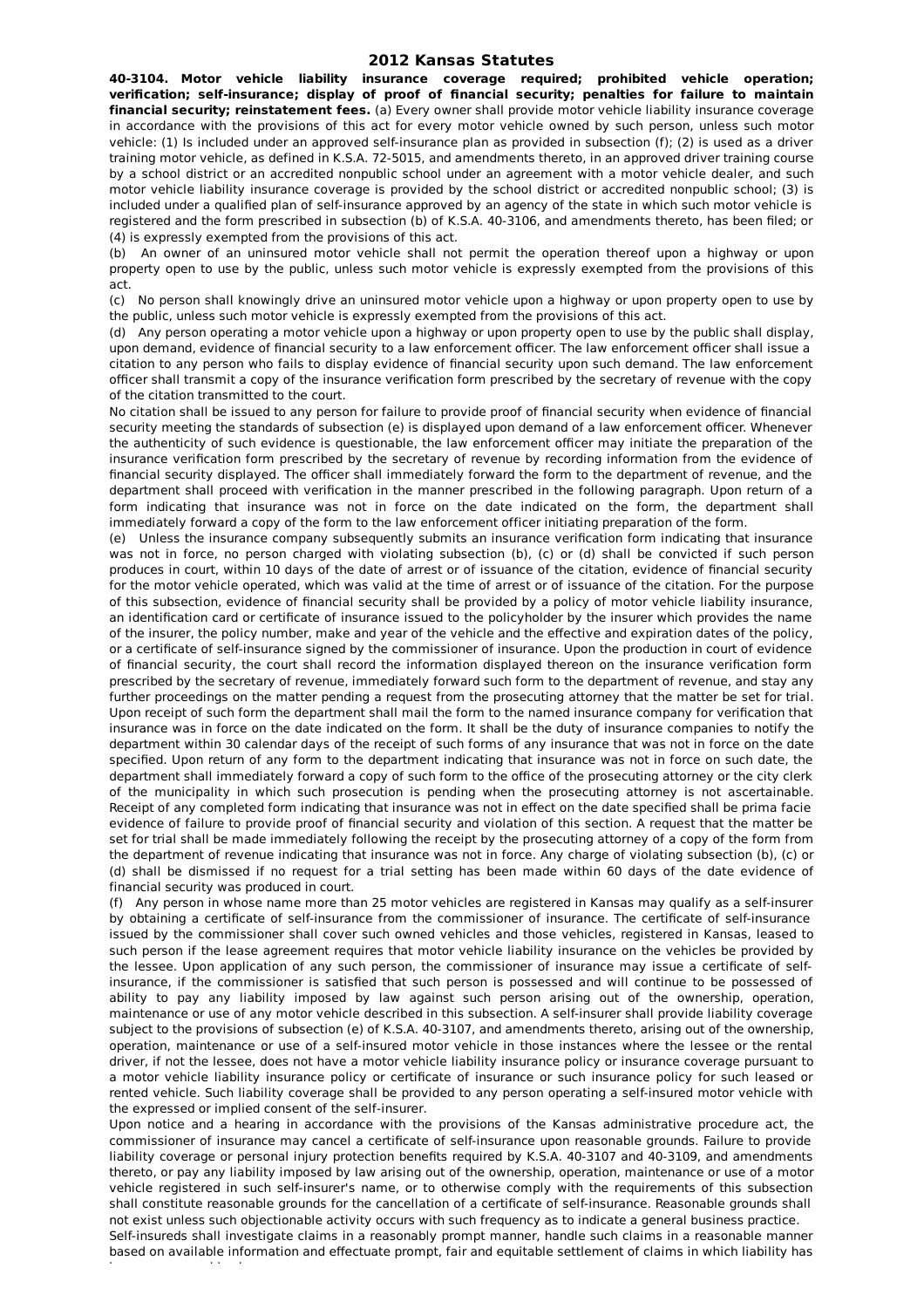become reasonably clear.

As used in this subsection, "liability imposed by law" means the stated limits of liability as provided under subsection (e) of K.S.A. 40-3107, and amendments thereto.

Nothing in this subsection shall preclude a self-insurer from pursuing all rights of subrogation against another person or persons.

(g) (1) Any person violating any provision of this section shall be guilty of a class B misdemeanor and shall be subject to a fine of not less than \$300 nor more than \$1,000 or confinement in the county jail for a term of not more than six months, or both such fine and confinement.

(2) Any person convicted of violating any provision of this section within three years of any such prior conviction shall be guilty of a class A misdemeanor and shall be subject to a fine of not less than \$800 nor more than \$2,500.

(h) In addition to any other penalties provided by this act for failure to have or maintain financial security in effect, the director, upon receipt of a report required by K.S.A. 8-1607 or 8-1611, and amendments thereto, or a denial of such insurance by the insurance company listed on the form prescribed by the secretary of revenue pursuant to subsection (d) of this section, shall, upon notice and hearing as provided by K.S.A. 40-3118, and amendments thereto:

(1) Suspend:

(A) The license of each driver in any manner involved in the accident;

(B) the license of the owner of each motor vehicle involved in such accident, unless the vehicle was stolen at the time of the accident, proof of which must be established by the owner of the motor vehicle. Theft by a member of the vehicle owner's immediate family under the age of 18 years shall not constitute a stolen vehicle for the purposes of this section;

(C) if the driver is a nonresident, the privilege of operating a motor vehicle within this state; or

(D) if such owner is a nonresident, the privilege of such owner to operate or permit the operation within this state of any motor vehicle owned by such owner; and

(2) revoke the registration of all vehicles owned by the owner of each motor vehicle involved in such accident.

(i) The suspension or revocation requirements in subsection (h) shall not apply:

(1) To the driver or owner if the owner had in effect at the time of the accident an automobile liability policy as required by K.S.A. 40-3107, and amendments thereto, with respect to the vehicle involved in the accident;

(2) to the driver, if not the owner of the vehicle involved in the accident, if there was in effect at the time of the accident an automobile liability policy with respect to such driver's driving of vehicles not owned by such driver; (3) to any self-insurer as defined by subsection (u) of K.S.A. 40-3103, and amendments thereto;

(4) to the driver or owner of any vehicle involved in the accident which was exempt from the provisions of this act

pursuant to K.S.A. 40-3105, and amendments thereto; (5) to the owner of a vehicle described in subsection (a)(2).

(j) (1) For the purposes of provisions (1) and (2) of subsection (i) of this section, the director may require verification by an owner's or driver's insurance company or agent thereof that there was in effect at the time of the accident an automobile liability policy as required in this act.

(2) Subject to the provisions of subsection (k), any suspension or revocation effected hereunder shall remain in effect until such person:

(A) Has filed satisfactory proof of financial security with the director as required by subsection (d) of K.S.A. 40- 3118, and amendments thereto;

(B) has paid the reinstatement fee herein prescribed; and

(C) (i) has been released from liability;

(ii) is a party to an action to determine liability pursuant to which the court temporarily stays such suspension pending final disposition of such action;

(iii) has entered into an agreement for the payment of damages; or

(iv) has been finally adjudicated not to be liable in respect to such accident and evidence of any such fact has been filed with the director.

(3) The reinstatement fee shall be \$100 except that if the registration of a motor vehicle of any owner is revoked within one year following a prior revocation of the registration of a motor vehicle of such owner under the provisions of this act such fee shall be \$300.

(k) (1) Whenever any person whose license has been suspended or revoked pursuant to this section is involved in an accident and has entered into an agreement with any driver, or such driver's insurer, who has been damaged or whose vehicle has been damaged to pay for such damage and such person defaults on payments under such agreement, the driver or the driver's insurer, as appropriate, shall notify the director within 60 days of the date of default.

(2) Upon receipt of the notice of default, the director shall immediately suspend such person's license and registration. If such person is a nonresident, the director shall immediately suspend such nonresident's privilege to operate a motor vehicle in this state.

(3) Except as provided in paragraph (4), such person's driver's license, registration and nonresident's operating privilege shall remain so suspended and shall not be renewed, nor shall any such license or registration be thereafter issued in the name of such person, including any such person not previously licensed, unless and until:

(A) The director receives notice payments under the agreement referred to in paragraph (1) have been resumed and that payments under such agreement are no longer in default;

(B) such person has filed satisfactory proof of financial responsibility with the director as required by subsection (d) of K.S.A. 40-3118, and amendments thereto; and

(C) the reinstatement fee required by subsection (j) has been paid.

(4) Upon due notice to the director that the conditions of paragraph (3) have been fulfilled, such person may obtain from the director an order restoring such person's driver's license, registration and nonresident's operating privilege to operate a motor vehicle in this state conditioned upon such person's continued compliance with the agreement referred to in paragraph (1).

(5) In the event such person fails to make any further payment under the agreement referred to in paragraph (1) when such payment is due, the director, upon receipt of notice of such default, shall immediately suspend the license, registration or nonresident's operating privilege of such person until all payments have been made under the agreement referred to in paragraph (1). No suspension of such person's license, registration or nonresident's privilege to operate a motor vehicle in this state shall be reinstated pursuant to paragraph (4).

(l) The provisions of this section shall not apply to motor carriers of property or passengers regulated by the